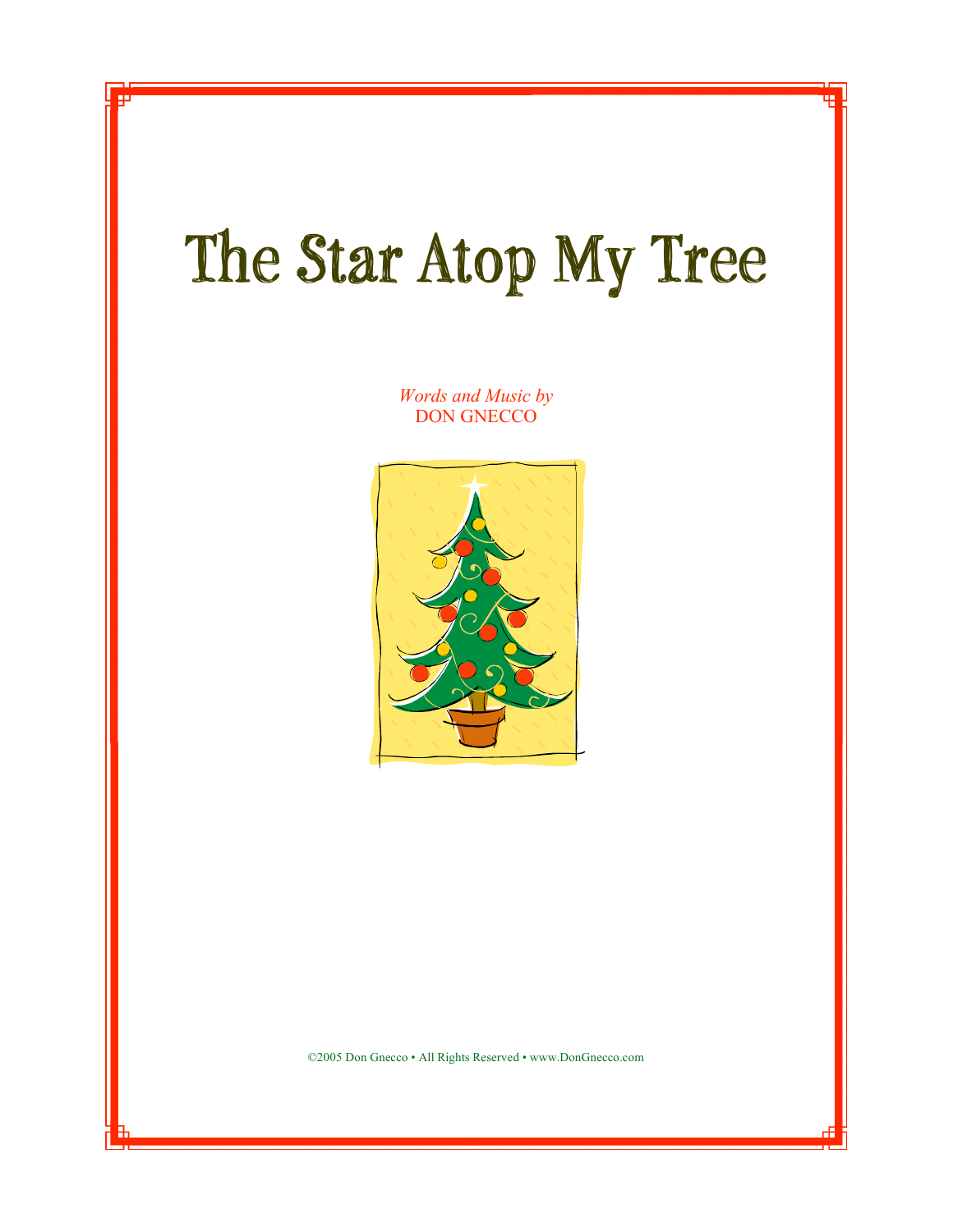## *The Star Atop My Tree*

*Words and Music by* DON GNECCO



©2005 Don Gnecco • All Rights Reserved • www.DonGnecco.com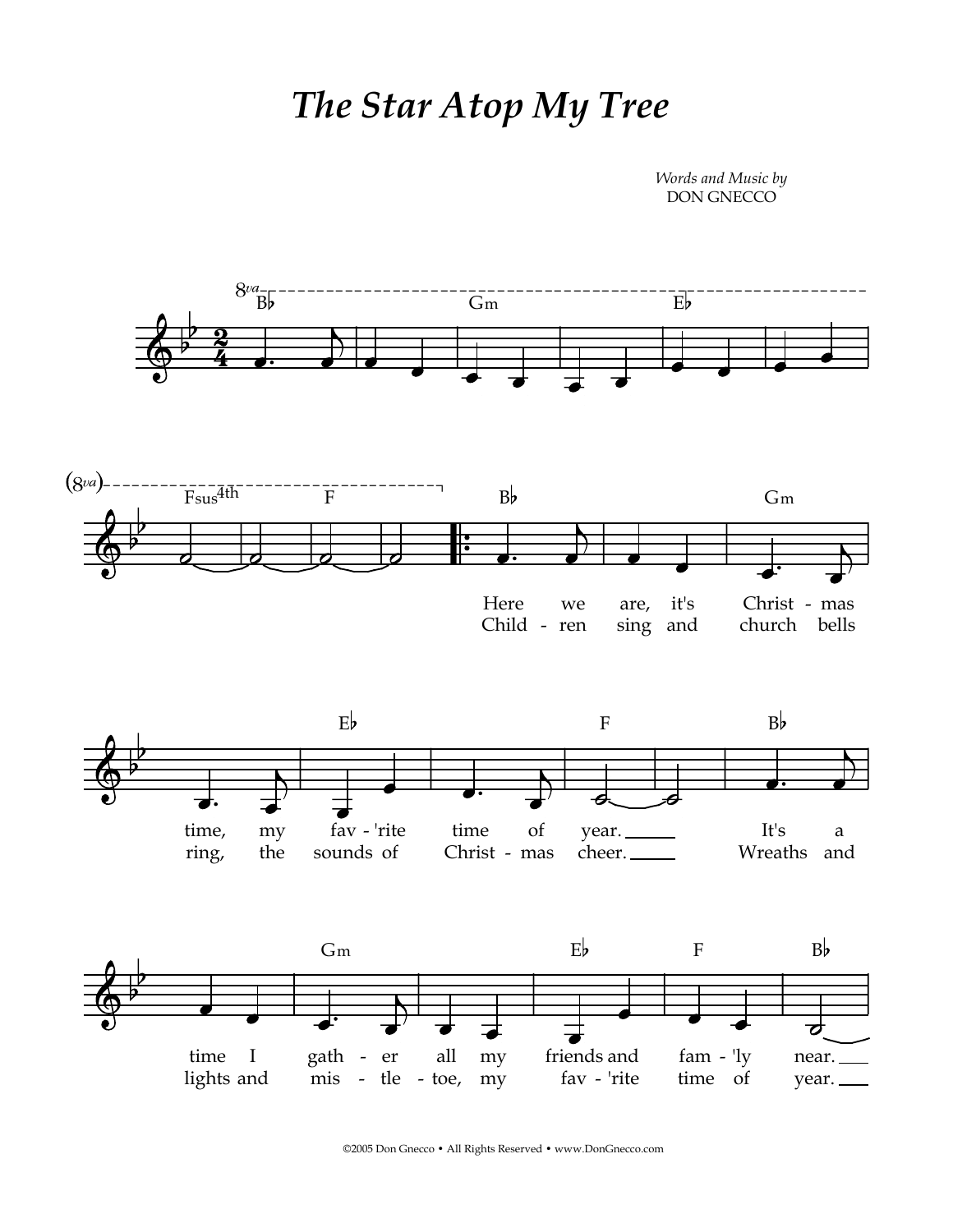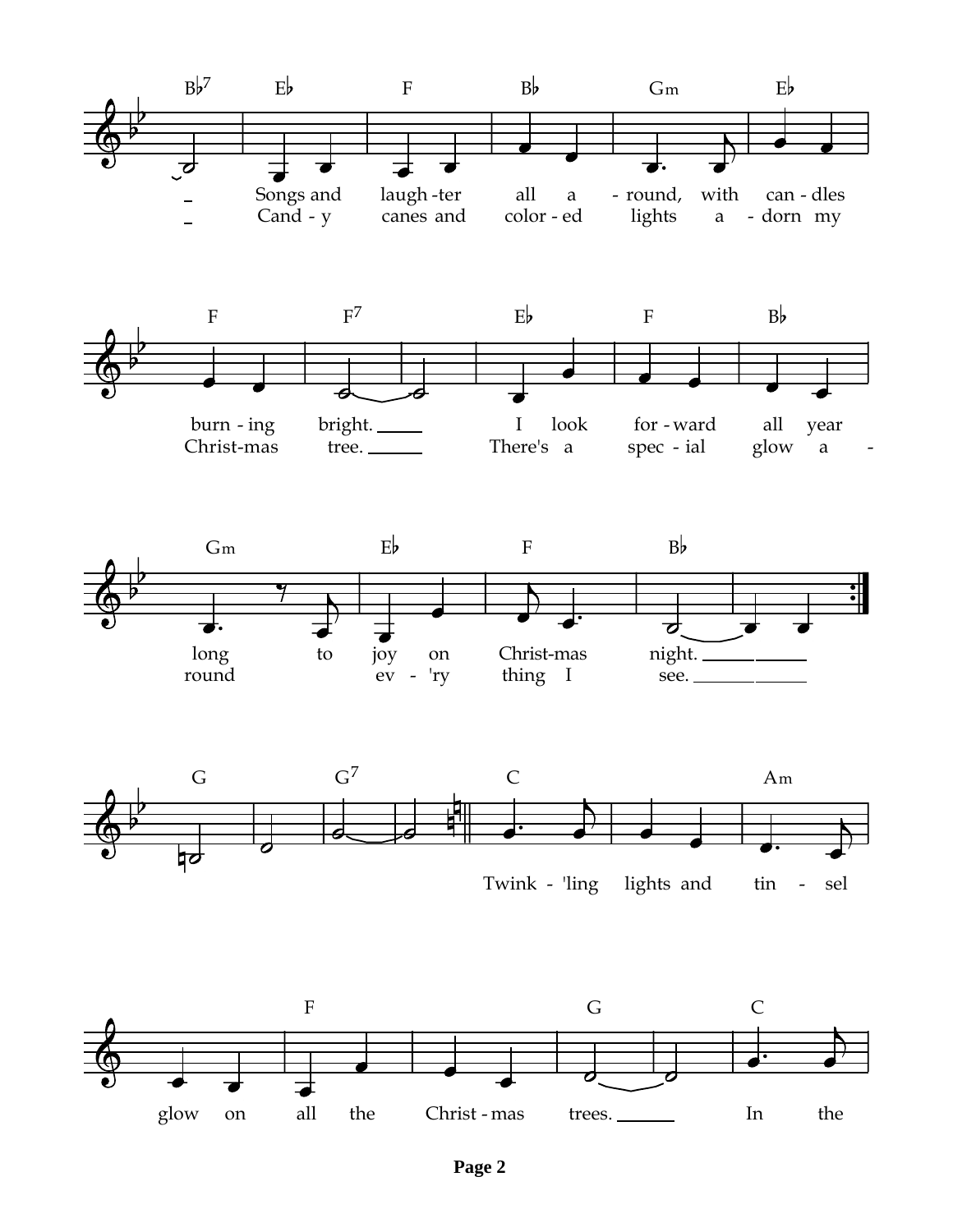

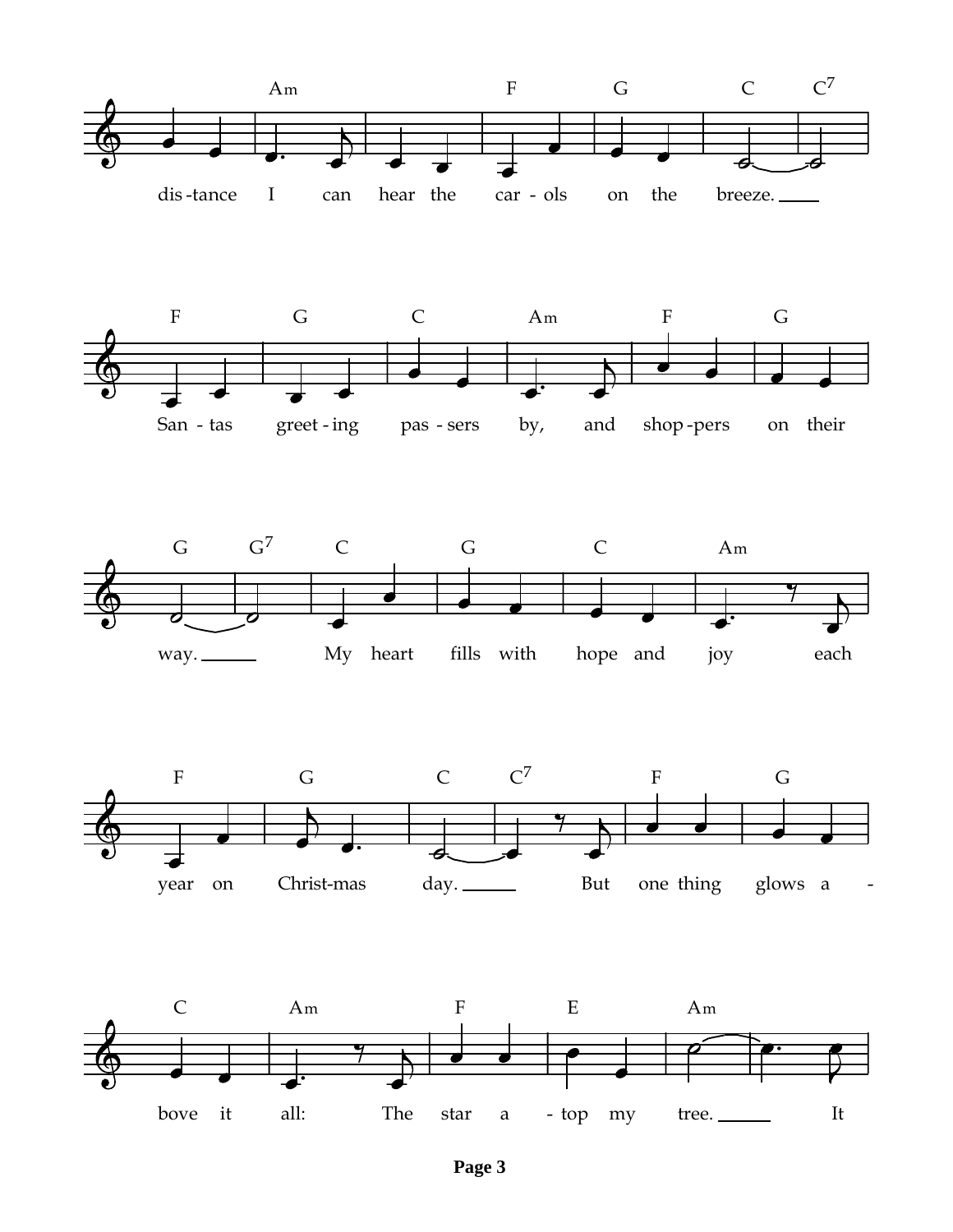